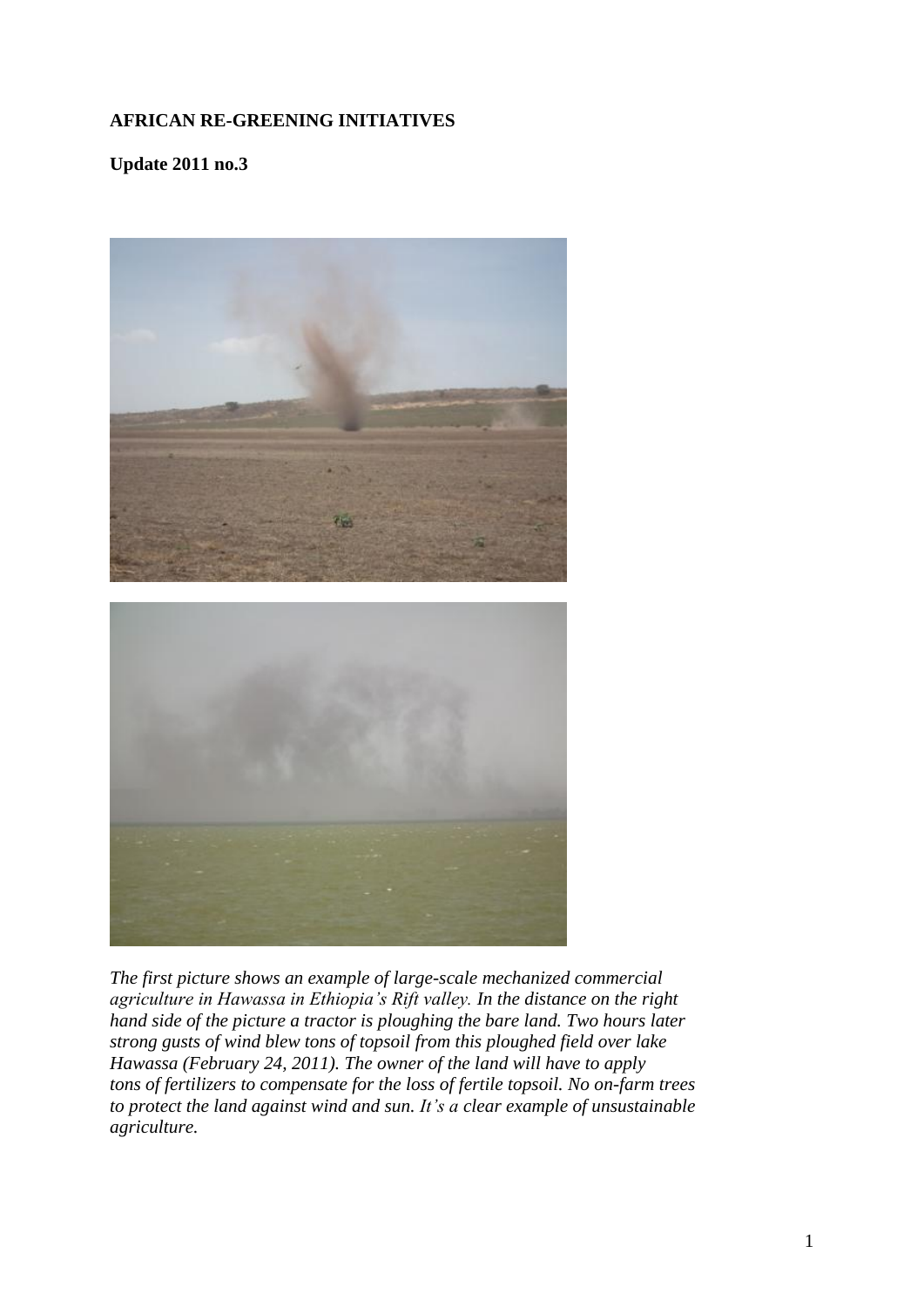### **RE-GREENING AND AFRICAN FOOD SECURITY**

During my visit to Mali in the first week of April, I was told that the demographic growth rates for Mali had been revised upwards on the basis of a recent study. The assumption was that the growth rate was 2.2%, but the study showed that it is 3.6%. This means that Mali's population will double in 20 years. Niger has a similar growth rate. The fact is that the population of many African countries will double in the next 20 to 25 years.

At the same time rainfall is becoming more irregular and soil fertility is depleting in many areas because traditional soil fertility restoration techniques (fallow) can no longer be used. Fertilizer prices are soaring, world market prices for cereals are increasing, food security stocks are declining. The macro picture for the next 20 years is quite gloomy. It's obvious that major action is urgently required to sustainably intensify African agriculture<sup>1</sup>.

Experience shows that farmers who have increased the number of on-farm (and sometimes off-farm) trees have not only improved household food security, but also adapted to climate change, maintained or improved soil fertility through nitrogen fixation and increased soil organic matter content, sequestered carbon in trees and soils, not only produced more food, but also more fodder and fuel <sup>2</sup>. Agroforestry is not a silver bullet, other action is also required<sup>3</sup>, but it is to all farmers the lowest cost pathway to sustainably intensify agriculture and the recurrent costs to governments and donor agencies are zero.

Experience in Niger shows that it is possible to build new agroforestry systems at scale. The 5 million ha of re-greened land produces more food, fodder, fuel and many other benefits. It is estimated that the impacts of re-greening feeds an additional 2.5 million people<sup>4</sup>.

Many smaller and bigger examples in agriculture and in agroforestry in and outside the Sahel show that it is possible to expand the scale of existing successes<sup>5</sup>. African Re-greening Initiatives has developed a strategy for building on existing successes, which it is trying to implement. The first indications are promising.

Although the macro picture is gloomy and we seem to be heading into what Roland Bunch calls "a perfect storm" <sup>6</sup>, it is not a fatality, but we can't afford to delay substantive action, because climate change is already aggravating the problem<sup>7</sup>.

1

 $1$  It's not only a matter of increasing food production, but it is equally important that young people in Africa should have better livelihood perspectives. Millions of young people with or without formal education lack perspectives and are trapped in poverty.

<sup>2</sup> Garrity, D.P. et al. (2010) Evergreen agriculture: a robust approach to sustainable food security in Africa. In: Food Security, vol. 1 (1)

<sup>&</sup>lt;sup>3</sup> Developing and implementing demographic policies is vital and so is the development of the private formal and informal sector.

<sup>4</sup> Reij, C., G.Tappan and M.Smale (2009). Agroenvironmental transformation in the Sahel: another kind of "Green Revolution". IFPRI discussion paper 0914. Washington, D.C. International food Policy Research Institute.

<sup>&</sup>lt;sup>5</sup> Haggblade, S. and P.B.R. Hazell (2010) Successes in African agrioculture: lessons for the future. Baltimore; John Hopkins University Press. Reij, C. and E.M.A.Smaling (2007) Analyzing successes in agriculture and land management in Sub-Saharan Africa: is macro-level gloom obscuring micro-level change? In: Land Use Policy, vol.25 (3):  $410 - 420$ .

<sup>6</sup> R.Bunch (2011) Africa's soil fertility crisis and the coming famine. In: Nierenberg, D. and B.Halweil (eds) 2011 State of the World: innovations that nourish the planet. Washington DC. The Worldwatch Institute.

 $<sup>7</sup>$  Mark Hertsgaard (2011) HOT: living through the next fifty years on earth. Boston. Houghton Mifflin Harcourt.</sup>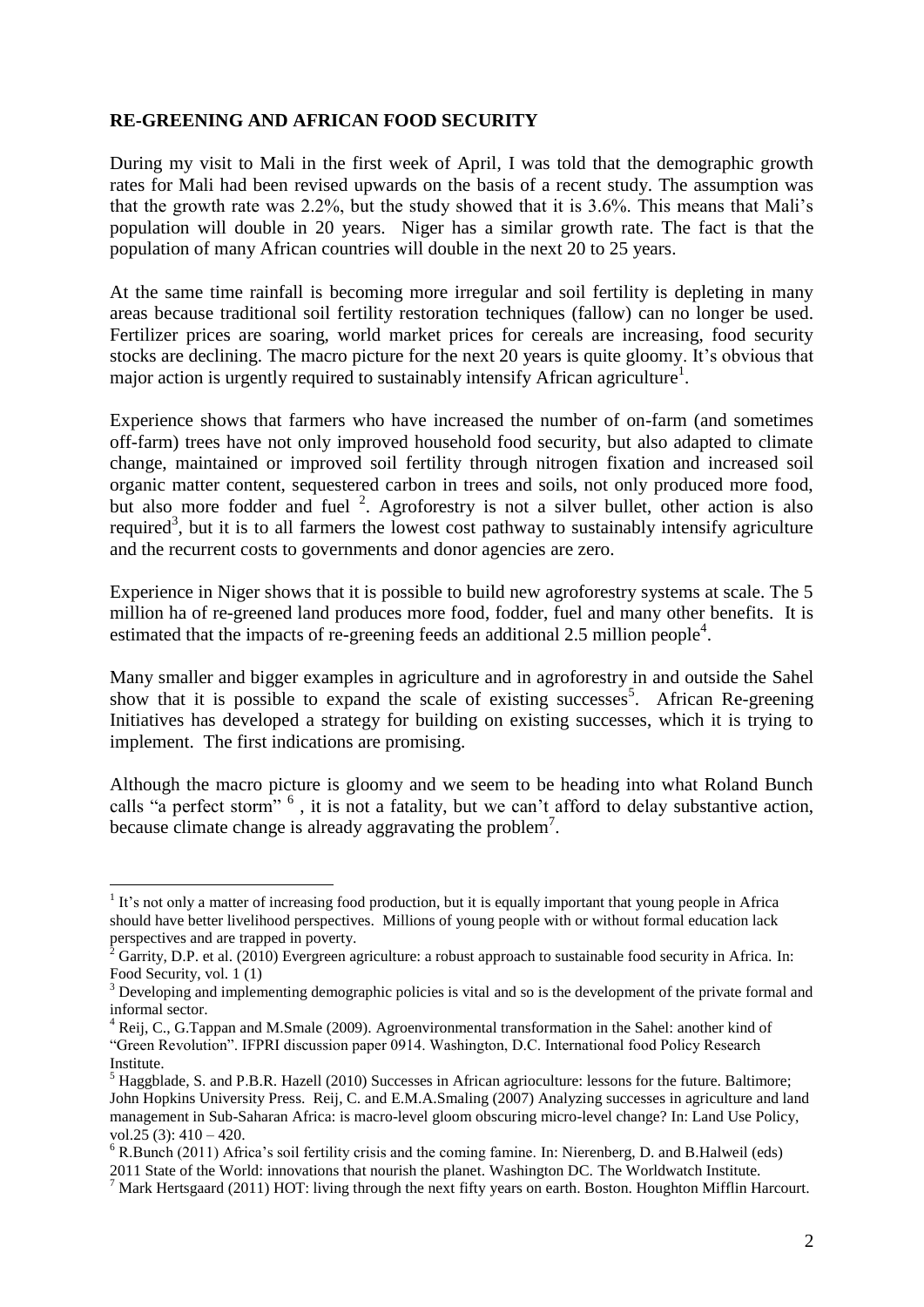## **Re-greening in Burkina Faso**

During its first year the re-greening initiative involved 106 villages in 6 provinces. What we see happening in the second year is **a ripple effect**. Neighbouring villages request to be also involved. For instance, in Gnagna Province 6 villages have joined and in Sanmatenga province the number of villages increased from 12 to 22. The total number of villages involved now stands at 125. In addition to this there is growing pressure to expand to other provinces. After the official launch of the re-greening initiative on January 25, 2011, two provinces have officially requested to also be included.

During meetings end March with key partners (Reseau MARP, Tree Aid, World Neighbours and representatives from local NGOs who operate as extension agents for re-greening at provincial level), it was decided to:

1. now start a process of monitoring and evaluation and develop tools for self-monitoring and self-evaluation by resource users and a small team has already been created to undertake this work;

2. intensify exchange and study visits by farmers and herders before the rainy season.

The exchange and study visits will concentrate on villages within the same "commune" in order to maximize the number of participants and reduce costs. Nevertheless, it was deemed important urgent to organize a visit by farmers and herders from Soum province (the region around Dori) to the Seno plains in Mali where significant re-greening has occurred…and farmers from the Seno Plains could be invited to train farmers and herders in Soum province.

### **The launch of "The man who stopped the desert" in Burkina Faso.**

On March 27 the documentary about the life and work of Yacouba Savadogo was shown in his village. About 500 villagers joined the event. The next evening it was shown in the open air cinema of Ouahigouya, the regional capital. Even more people attended that event. After the showing Yacouba was almost overrun by those who wanted to congratulate him.

The link below is a 10 minute film which shows the events in the village and in the cinema.

<http://www.1080films.co.uk/yacoubamovie/>

## **Re-greening in Mali**

During a short visit to the Seno Plains around Bankass on March 29 my impression was that the scale of on-farm re-greening in this region is under-estimated. The numbers used tend be around 15,000 ha, but it is obviously much more. Gray Tappan of the US Geological Survey is now using satellite images to get to grips with the scale. The first results will be known within a few weeks. The pictures on the next page give some impression about the diversity of situations in the area around Bankass.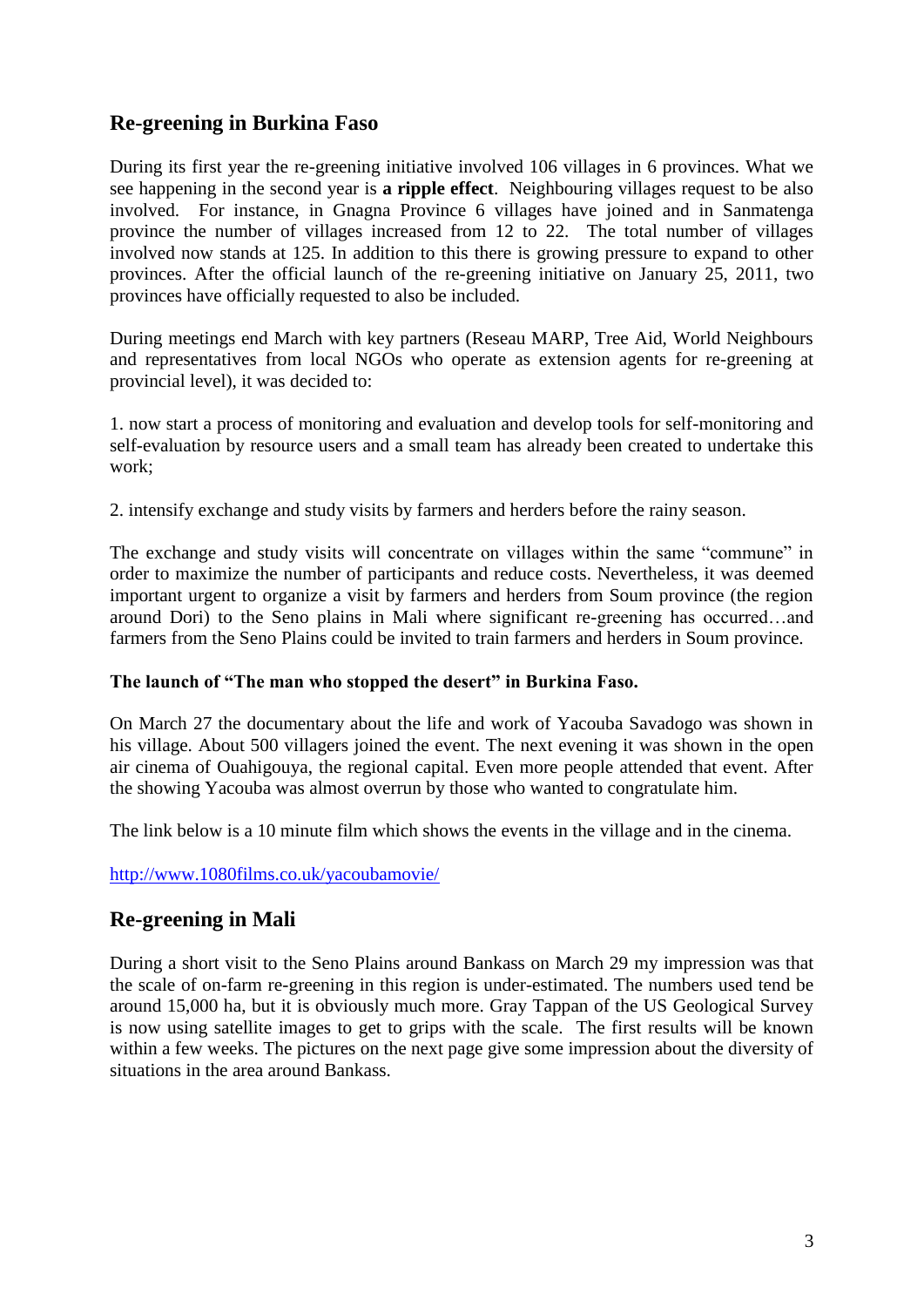

*This field close to Endé has a young high-density stand of Combretum Glutinosum, which provides high quality firewood. Densities are up to 270 trees/ha. Farmers prune the trees in June in such a way that competition with crops is minimized. The trees also produce several tons of litter/ha as can be seen on this picture. The picture below shows a stand of high-density young Faidherbia albida.* 

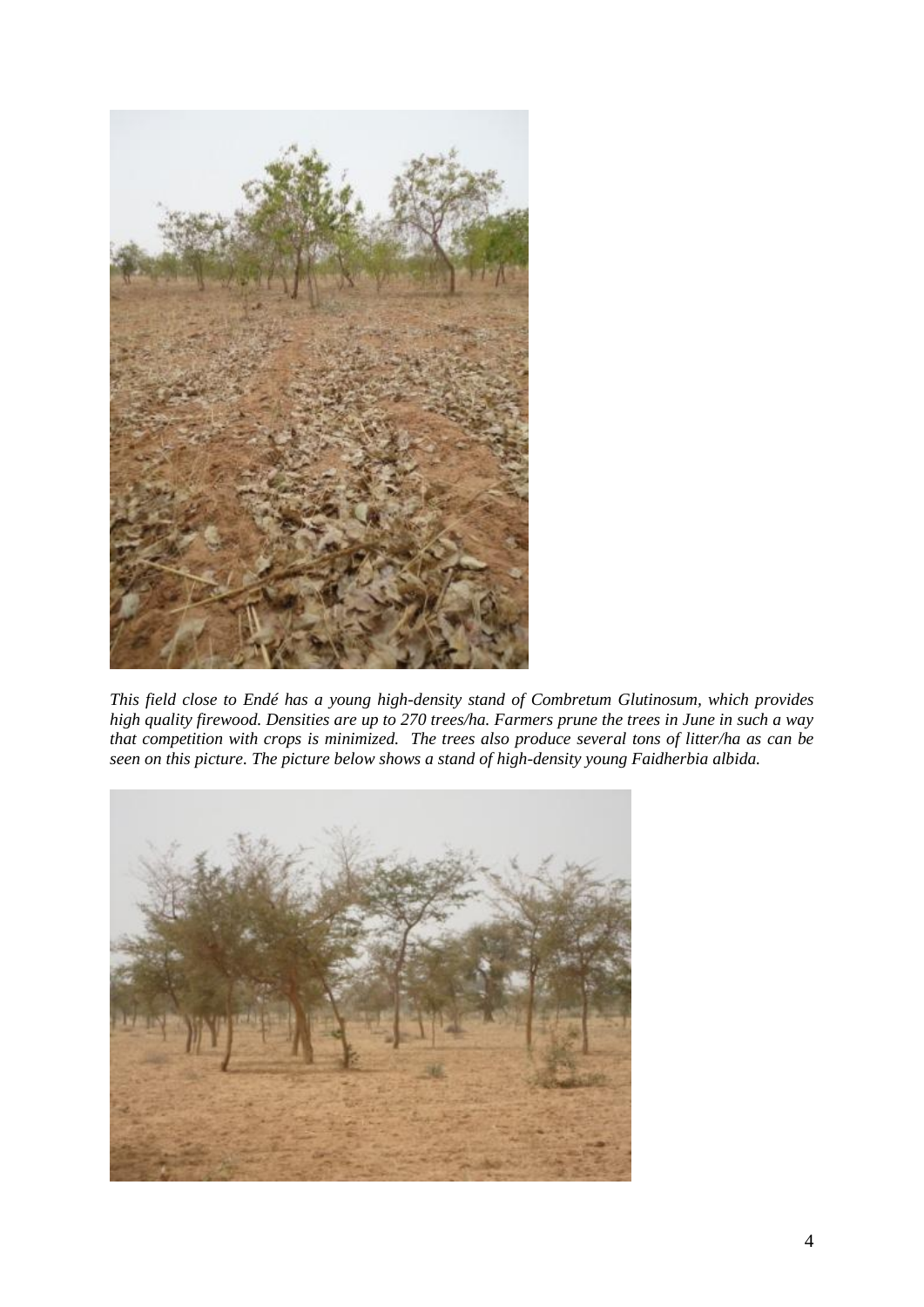Like in Burkina Faso, a ripple effect is taking place. In all areas that the re-greening initiative is working, new villages want to join. The initiative is now active in the regions of Mopti, Tominian and Segou and will soon expand to Koulikoro. In the Mopti region 300 farmers participated in a re-greening competition and the fields of all these farmers were visited and demarcated by a committee of composed of representatives of the technical services (agriculture, forestry…..).

From the point of view of the promotion of farmer-managed re-greening, several positive, but also one negative development can be reported in Mali. The negative development is that Mali adopted a new forestry law in 2010, which does not mention agroforestry systems and natural regeneration. The new law is about repression and not about education. It is about deterring farmers to invest in on-farm trees rather than about inducing them to invest. The authorities recently decided to temporarily put the law on hold….as some protests against it turned violent. It is not unlikely that the new law will be adapted.

A very positive development is that the new Strategic Investment Plan for Sustainable Land Management in Mali specifically mentions farmer-managed re-greening as a high priority. This certainly offers opportunities for developing a national strategy for re-greening and for increased investments in agroforestry.

## **Re-greening in Tigray (Ethiopia)**

Tony Rinaudo and Rob Francis of World Vision Australia were in Tigray in March as a follow-up to a training workshop on farmer managed natural regeneration by Tony 8 months ago. Tony's report mentions that the Bureau of Agriculture has decided to institutionalize famer-managed natural regeneration and integrate it into their normal programming. This is highly relevant as the Bureau is the driving force behind the large-scale re-greening in Tigray. This may ultimately lead to the sustainable management and exploitation of natural regeneration as well as planted trees in what is called enclosures (over one million hectares). If you want more info, please contact: [tony.rinaudo@worldvision.com.au](mailto:tony.rinaudo@worldvision.com.au)

## **The Web Alliance for Re-greening in Africa (W4RA)**

See previous update. The website for African Re-greening Initiatives is still under construction. A number of colleagues of VU University, World Wide Web Foundation and SahelECO will present a paper at the Web Science Conference in Koblenz (Germany) in June.

# **Is (Web) Science Ready for Empowerment?**

**Issues of Scientific Method – Illustrated by a Demo Roadshow in West Africa Hans Akkermans, Nana Baah Gyan**, The Network Institute, VU University Amsterdam **Anna Bon, Wendelien Tuyp**, CIS, VU University Amsterdam **Aman Grewal, Stéphane Boyera**, World Wide Web Foundation, London/Toulouse **Mary Allen**, SahelEco, Bamako, Mali

Extended Abstract Submission ACM Web Science Conference 2011, Koblenz, D, 14-17 June 2011 **Abstract.** *The World Wide Web opens up many avenues for new research. Some of them (Web as observable phenomenon, Web as engineered technology) fall quite well within mainstream academic notions of research. This is much less so if we position the Web as an instrument for empowerment. Informed by our W4RA field research experiences in West Africa, we review issues of scientific research and methodology if it is to be relevant to issues of empowerment.*

*Keywords:* The pro-human Web, evolving technologies, knowledge production, Web futures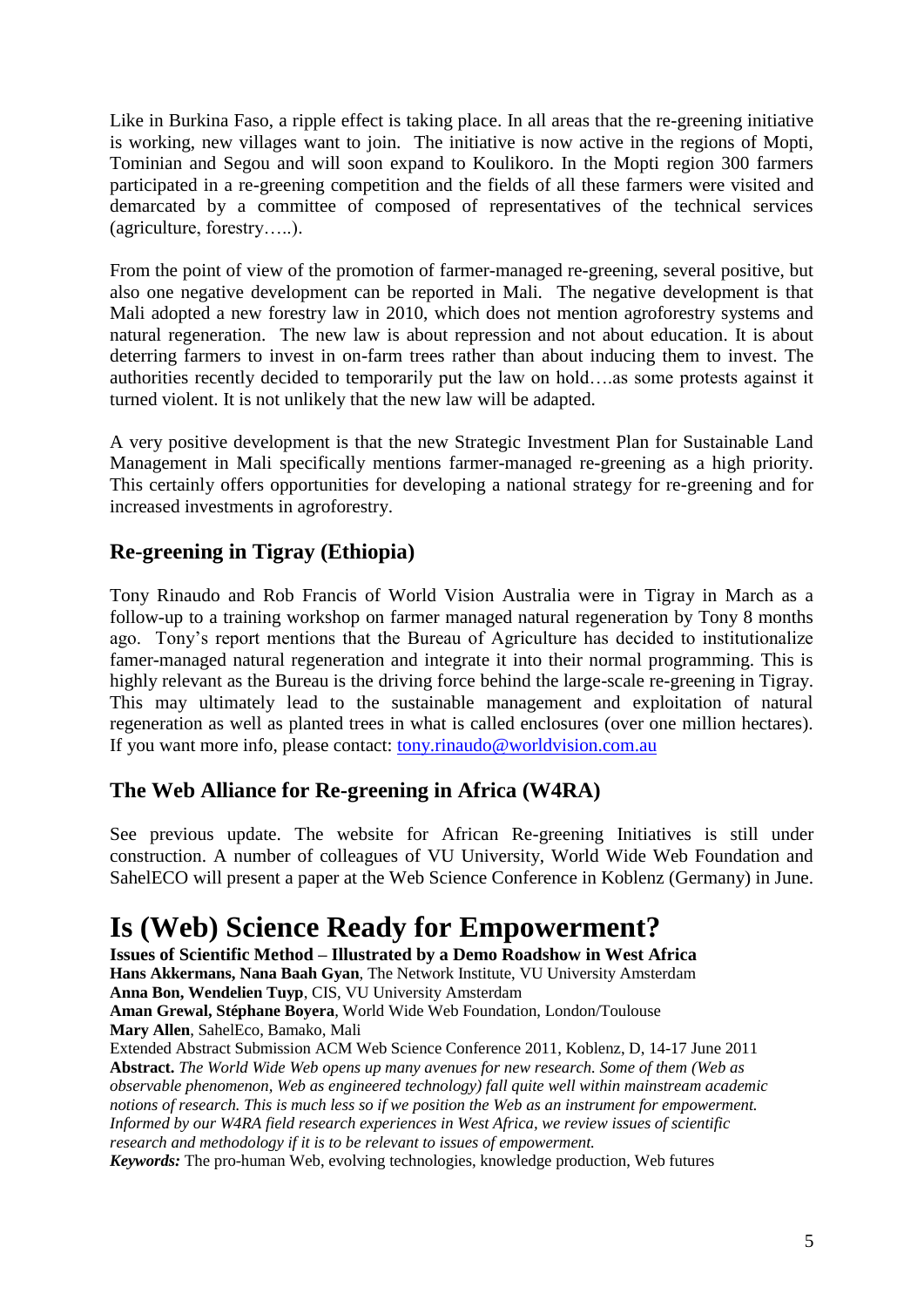### **A HERO**

Below you see the picture of Adama Kindo taken on March 28. He recently returned from Ivory Coast to the village of Bogoya (Burkina Faso). Adama lost an arm in a road accident in Ivory Coast, but using his left arm he just dug *zaï* on about a hectare and filled them with compost. Adama is determined to develop a diverse agroforestry system just as his cousin Ousséni Kindo has done since 1985 on an adjacent field of 4.5 ha. Ousséni Kindo and his family have been food secure since 1985.



### **Media attention**

Below you'll find a link to an article in major German newspaper "Welt am Sonntag", which is about the Great Green Wall, but it also pays attention to farmer managed re-greening in Senegal and in Niger.

[http://www.welt.de/wissenschaft/article12986123/Gruene-Mauer-in-Afrika-soll-die-Sahara](http://www.welt.de/wissenschaft/article12986123/Gruene-Mauer-in-Afrika-soll-die-Sahara-stoppen.html)[stoppen.html](http://www.welt.de/wissenschaft/article12986123/Gruene-Mauer-in-Afrika-soll-die-Sahara-stoppen.html)